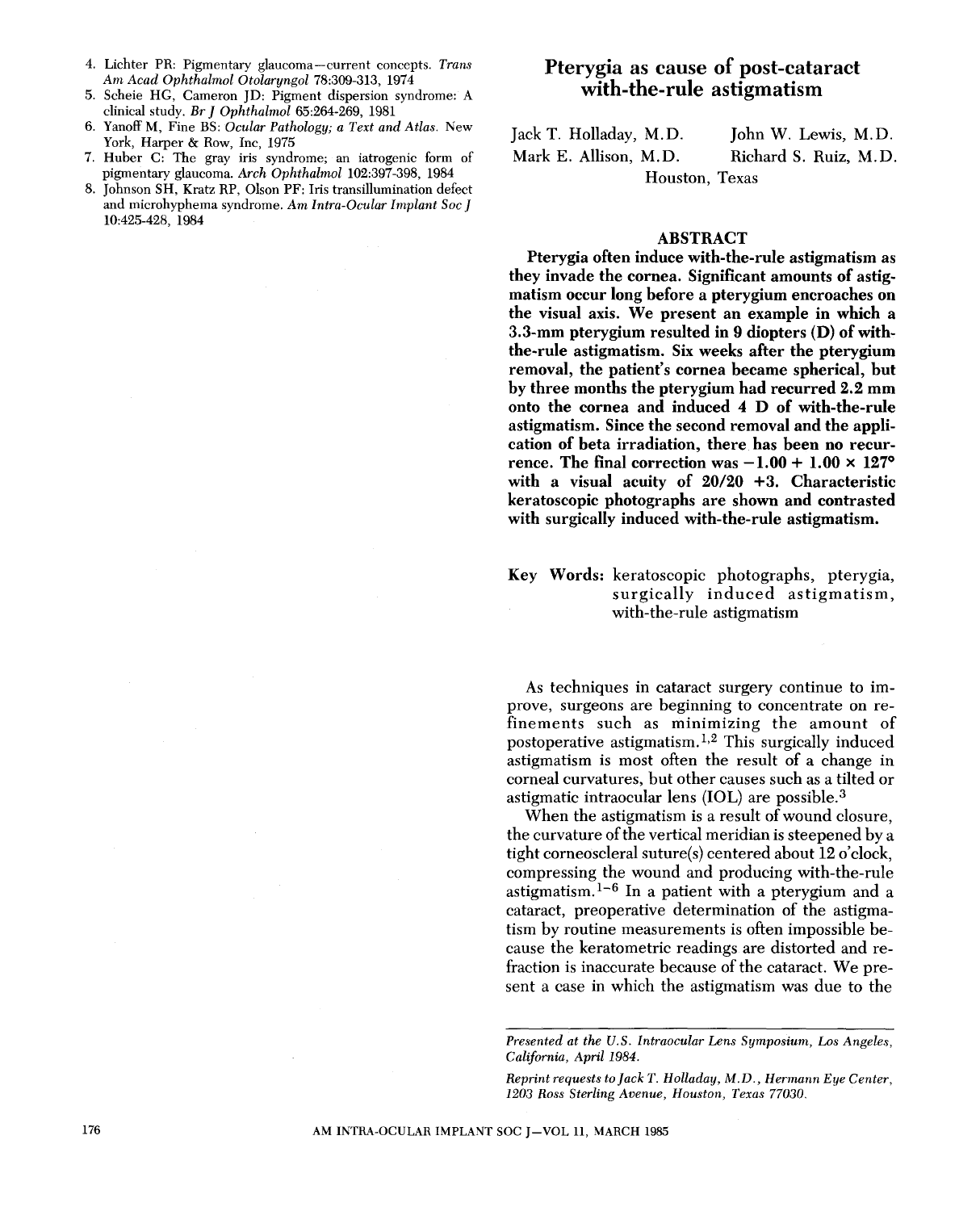pterygium and demonstrate how it can be differentiated, using keratoscopic photographs, from other types of with-the-rule astigmatism.

## CASE **REPORT**

A 57-year-old white male with a best corrected visual acuity *of20/200* was examined. The refraction was equivalent to his nine-year-old glasses,  $-1.50 + 1.75$ x 160°. He had a 3.3~mm pterygium and a cataract consistent with his visual acuity. An extracapsular cataract extraction was performed with insertion of a posterior chamber IOL.

Ten weeks after the cataract surgery, the patient was best corrected to 20/40 with a refraction of  $-2.25$  $+$  9.00  $\times$  110<sup>o</sup>. Keratometric readings were 36.00 at 20 degrees and 44.50 at 110 degrees. We felt that the excessive astigmatism was secondary to one or more tight, interrupted polypropylene sutures. Over a twoweek period, all the sutures were removed, but there was no change in the refractive error or the visual acuity. Keratoscopic photographs were taken; these revealed regular and irregular astigmatism secondary to the pterygium (Figure *1A).* 

Fourteen weeks following cataract removal, the pterygium was removed and the corneoscleral surface was polished using a diamond burr. No beta-irradiation was applied. Three weeks later the patient's visual acuity was  $20/25$  with a  $-0.50$  sphere and the keratoscopic photograph demonstrated a nearly spherical central cornea (Figure 1B). One month later the visual acuity was  $20/20$  with a  $-0.75$  sphere.

The patient was given prednisolone acetate 1% to be used four times daily and asked to return in one month. He did not use the drops and failed to keep his scheduled follow-up visit. Three months later, five months after the pterygium removal, the patient returned complaining of reduced vision. The best corrected vision was  $20/25$  with a  $-0.50 + 3.50 \times 104$ °. The pterygium had recurred, but had only extended 2.2 mm onto the cornea. The recurrent pterygium was excised and the bed treated with beta-irradiation.

The patient recovered without complications, and one month after the second pterygium removal, his keratometric readings were 41. 25 at 90 degrees and 43.50 at 180 degrees with a refraction of  $-1.00$  sphere and a visual acuity of  $20/20^{-1}$ . Seven months after the second pterygium removal, his visual acuity was  $20/20^{+3}$  with a correction of  $-1.00 + 1.00 \times 127$ <sup>o</sup>. He had not been using ophthalmic medications for three months and there was no evidence of recurrence.

### DISCUSSION

Pterygia most commonly occur at the nasal limbus and extend onto the cornea.<sup>7</sup> As a pterygium grows, it exerts a pulling force along the horizontal meridian of the cornea, flattening the 180-degree axis and inducing with-the-rule astigmatism as shown in Figure *1A.* The amount of astigmatism is proportional to the pulling force, which in turn is related to the length, depth, and width of the pterygium. 8 As the pterygium begins to encroach on the entrance pupil, it no longer creates regular astigmatism, which can be corrected by spectacles, but induces irregular astigmatism and distortion. It is important to note that the regular with-therule astigmatism induced by a pterygium occurs long before the pterygium encroaches on the entrance pupil and certainly before it reaches the visual axis.

Differentiating between astigmatism caused by tight sutures at 90 degrees and that caused by a pterygium can be done with a Placido's disc or photokeratoscope.



Fig. 1. (Holladay) Keratoscopic photographs of a cornea with a 3.3-mm pterygium. (A) *Before* the pterygium removal the mires are egg-shaped, pointing to the pterygium. (B) *After* the pterygium removal the mires are more spherical, demonstrating the 9-D reduction in corneal astigmatism.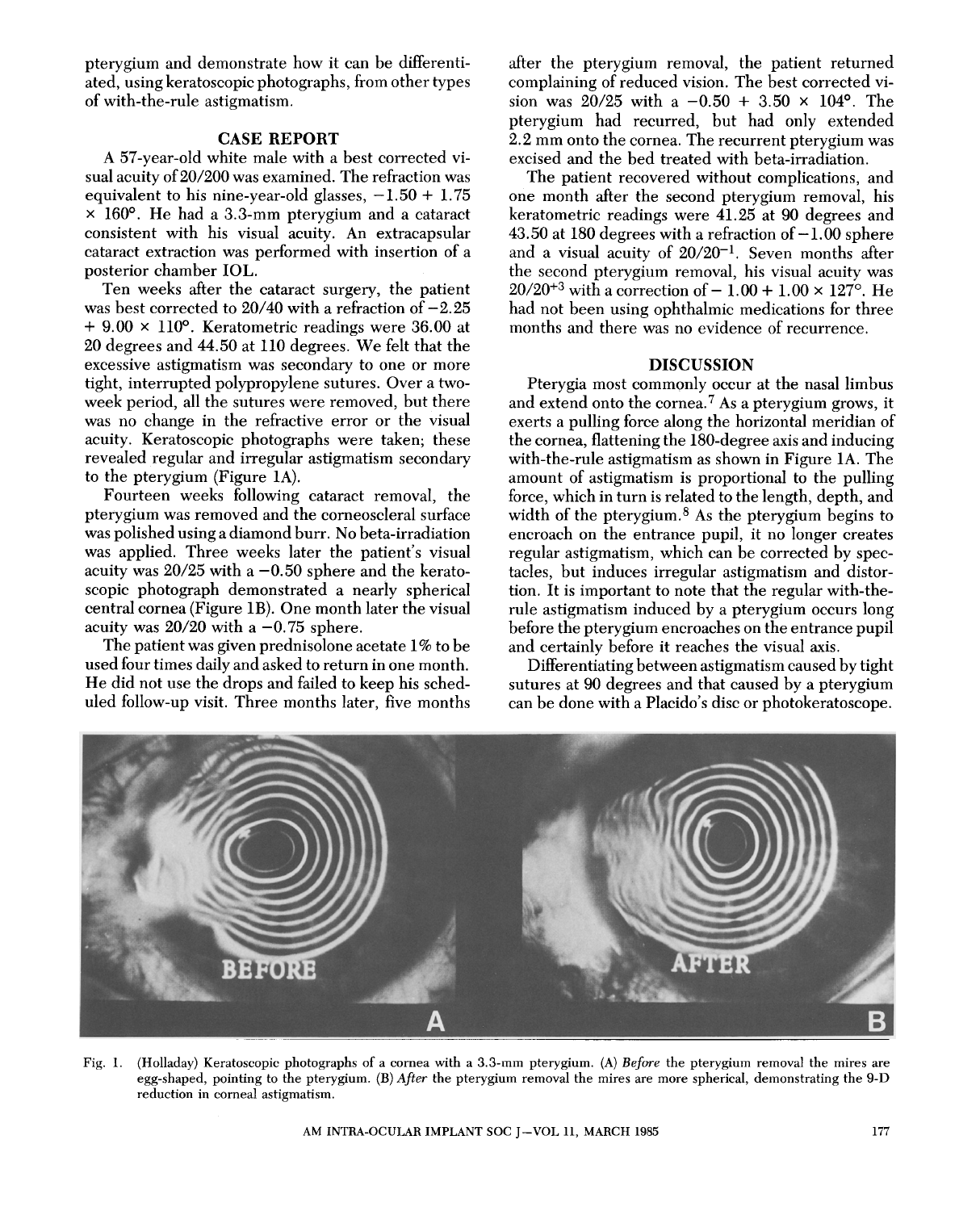

Fig. 2. (Holladay) Keratoscopic photographs illustrating 6 D of surgically induced corneal astigmatism, axis 110 degrees. (A) Normal photograph with the patient in primary gaze. Notice the regularity of the horizontally elliptical mires. (B) The same patient in 25-degree down-gaze, demonstrating a protrusion or bulge of the most peripheral mires pointing at the 110-degree tight suture (shown by arrow).

Each problem creates with-the-rule astigmatism, which is characterized keratoscopically by mires shaped as horizontal ellipses, *i.e.*, shorter vertically and longer horizontally. 8 Tight corneoscleral wound closure centered about 12 o'clock will appear as shown in Figure 2A. Notice that because the compressive force is peripheral, at the limbus, the mires are changed more regularly, revealing very little distortion, even superiorly. If the patient is asked to gaze approximately 25 degrees downward, the mires will approach the corneoscleral wound, and irregularity from the tightest suture can be detected by a protrusion or bulge (compressive force vector) in the peripheral mires as shown by the arrow in Figure 2B.

In contrast, the distortion of the mires with the pterygium is much more irregular and appears almost egg-shaped, with the narrow end pointing toward the pterygium, as shown in Figure 1A. The central eggshaped distortion (irregular astigmatism) is a result of the pterygium pulling more centrally with a broader insertion on the cornea. compared to peripheral corneoscleral sutures. In the keratoscopic photograph taken after the pterygium removal (Figure 1B), the central egg-shaped distortion has been eliminated while the irregular bed of the pterygium is still visible.

In our case, the astigmatism was not secondary to tight corneoscleral sutures because all sutures had been removed, yielding no change in corneal topography. In addition, the keratoscopic mires were not regular ellipses but egg-shaped, typical of a pterygium. The fact that there were 9 D of astigmatism, even though the 3.3-mm pterygium was well out of the entrance pupil, proved that the astigmatism was indeed a result of a pulling force on the cornea and not encroachment on the entrance pupil by the head of the pterygium. This was reinforced by the fact that 3.5 D of astigmatism returned with the 2.2-mm regrowth of the

pterygium. And finally, the original and recurrent astigmatism were eliminated by the removal of the respective pterygia.

We recommend that in cataract patients with a pterygium for which keratometric readings are not accurate, careful keratoscopic photographs that show the peripheral cornea be taken. Evaluation of the central and peripheral rings should then be made to determine whether a significant amount of astigmatism is induced by the pterygium, using the distinguishing characteristics previously described. If the keratoscopic photograph demonstrates, as in our case, that the astigmatism is secondary to the pterygium, the pterygium should be removed.

A reduction of astigmatism occurs immediately after removal of the pterygium. Surgeons should be aware of pterygia as a cause of with-the-rule astigmatism, and should be proficient in the use of the Placido's disc or keratoscope to assure that the pterygium is the cause. Removal of the pterygium is the definitive treatment and the procedure can be done prior to, or combined with, the cataract operation.

#### **CONCLUSION**

Pterygia may cause significant with-the-rule astigmatism long before encroachment on the entrance pupil. 8 Proving the astigmatism is secondary to the pterygium is easily done with a Placido's disc or, preferably, with a photokeratoscope. Removal of the pterygium will reduce the with-the-rule astigmatism and may be combined with the cataract extraction.

#### REFERENCES

1. Kratz RP, Johnson SH: Clinical results with the surgical keratometer. *Int Ophthalmol Glin* 23(4):87-99, 1983